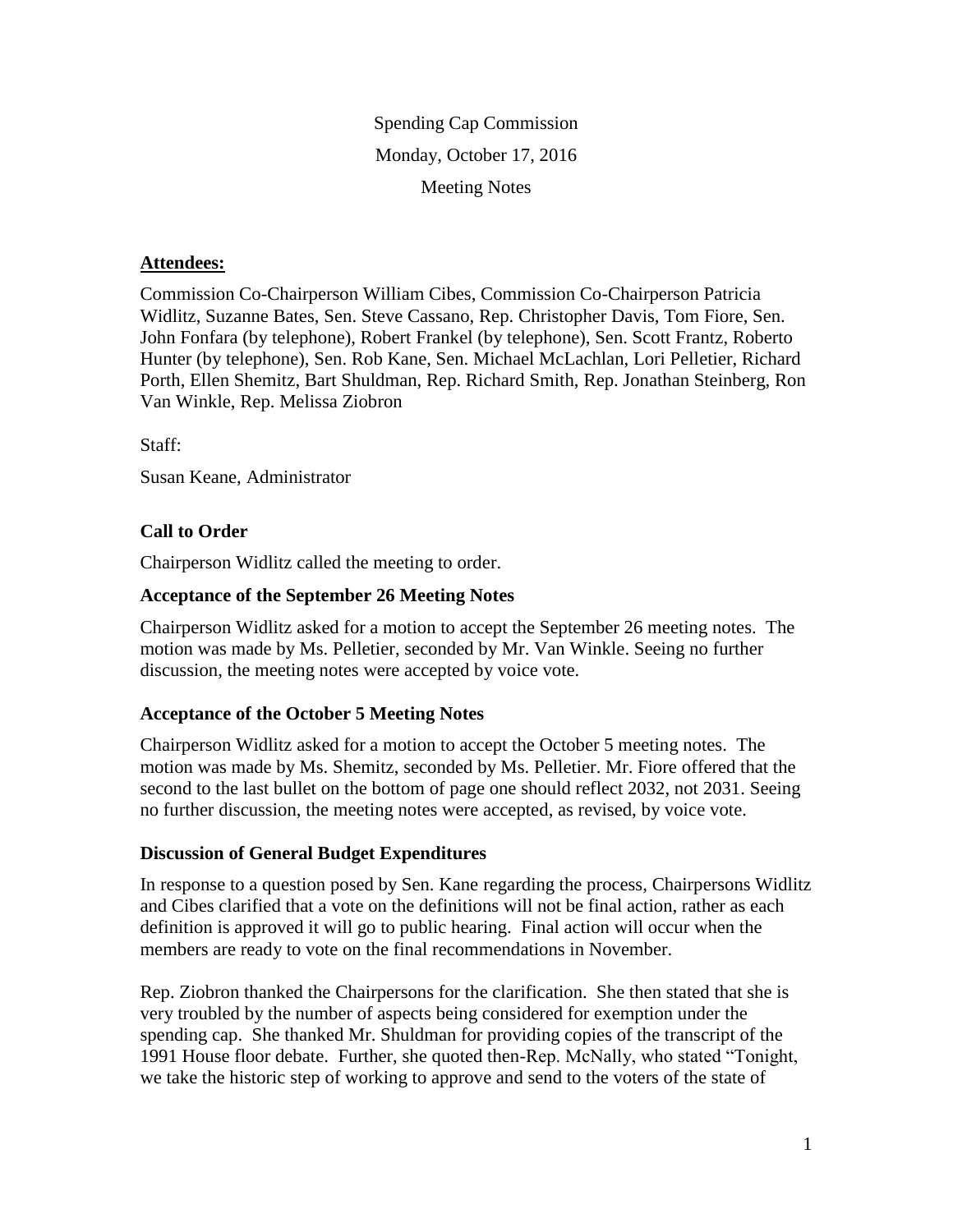Connecticut, a Constitutional amendment imposing a limit on state spending." She expressed her concern that some of the options do the opposite.

Chairperson Widlitz responded that the list of proposed definitions (see Exhibit A) reflect certain components that are of concern and interest to commission members. She shared that the Chairpersons presented the list as a starting point for discussion. She reminded members that they can submit proposals to the Chairpersons in writing.

Mr. Shuldman remarked that there are other opinions among commission members then those offered by the Chairpersons. He shared that he read the transcripts of the House and Senate debates to gain an understanding of what legislators were feeling at the time. He quoted then-Sen. Herbst, who stated "In the budget will be definitions of personal income and increased inflation. It will define general budget expenditures, which shall not include debt service…" He stated that the sentiment of legislators to limit spending was clear.

Chairperson Widlitz replied that the proposals were put forward for discussion. She added that there will be plenty of opportunity to discuss other proposals offered by members.

Chairperson Cibes commented on Sen. Herbst's remarks, which had just been presented to members. He suggested that they receive additional consideration. He then addressed the proposed definitions before the members, explaining that they were developed using the existing spending cap language in CGS 2-33a as the base, and do not reflect any new exemptions. His starting point was the language defining "general budget expenditures". He further explained that in an effort to be transparent and to identify those areas on the menu of options discussed in August, he separated out many of the items already addressed in Sec. 2-33a (the underlined language). He then reviewed Definitions  $1 - 4$ . With respect to Definition 5, which addresses pass through funds, he explained that the issue was identified in the August discussion of the menu of options, and that pass through funds are somewhat under the category of federal funds. He reminded members that Mr. Van Winkle had suggested that rather than stating a detailed list of the various programs, that language be developed that just referred to pass through funds. Chairperson Cibes informed members that a definition regarding court orders was not yet developed.

Chairperson Cibes remarked that some members may think that the definitions are too broad or that there are too many. He commented that over the years, almost all of the proposed bills introduced to implement the Constitutional spending cap replicate the language of Sec. 2-33a; he believes that was done in order to achieve a three-fifths vote. He added that he does not believe that the list of proposed definitions is an attempt to radically expand the definition of what is exempt under general budget expenditures. Rather, he views it as an attempt to build on the existing statutory cap, and to do it such as way that allows for consideration of individual pieces.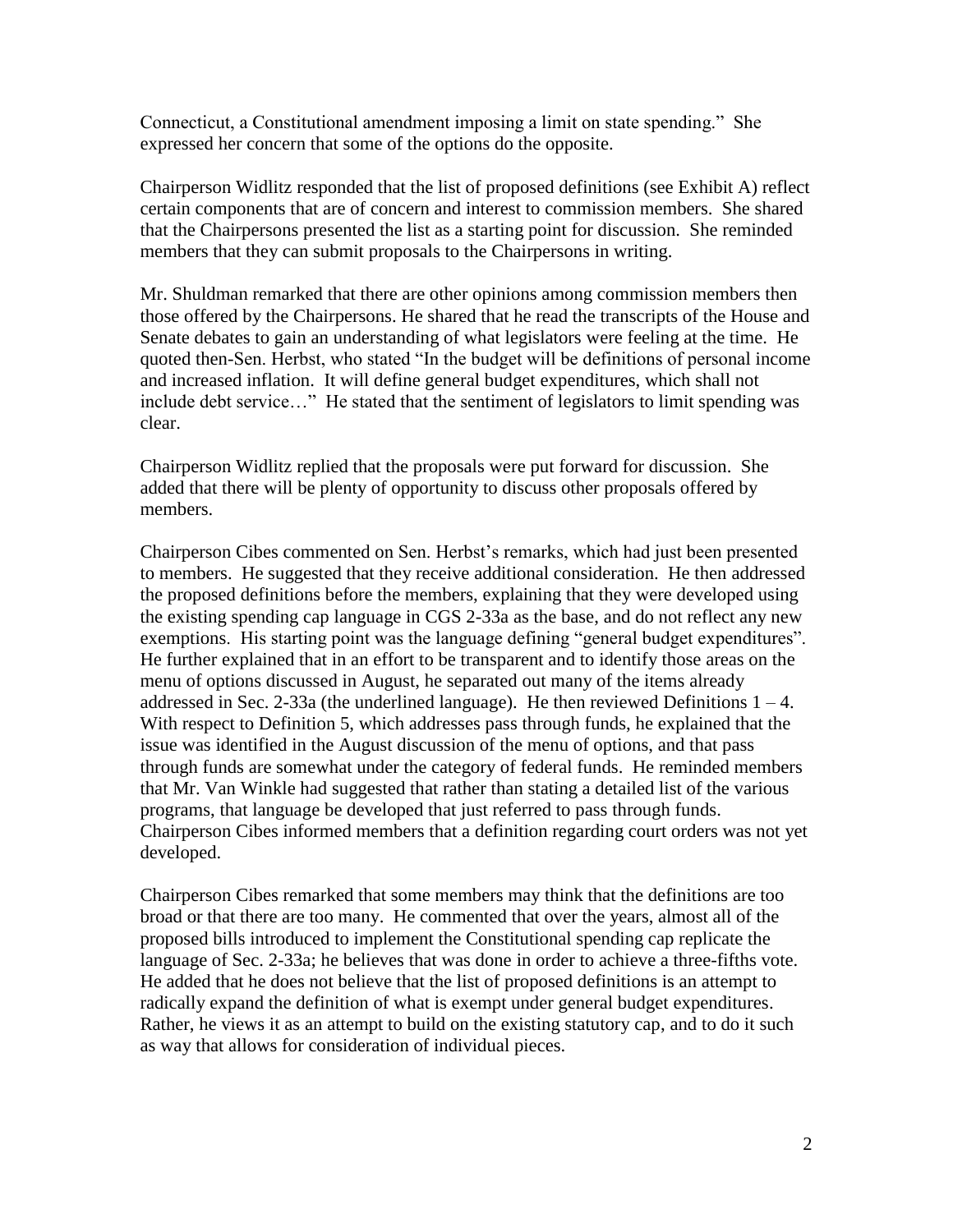Chairperson Widlitz called for discussion of proposed definition 1 concerning other evidences of indebtedness, specifically the unfunded liability portion of state employees' and teachers' pensions.

Chairperson Cibes discussed the proposed definition. He explained the following: the initial underlining of language is taken directly from the Constitutional amendment, not the statutory cap language. The subsequent language dealing with the treatment of the unfunded pension liabilities as evidences of indebtedness was taken from Section 35 of PA 15-244. Further, language was added to make it clear that normal costs are not to be exempt from the spending cap, as had been discussed by commission members. In addition, the term "actuarially determined employer contribution" (ADEC) has been used in lieu of "actuarially required contribution" (ARC). Chairperson Cibes confirmed that it is the correct terminology, as used by the rating agencies and GASB.

Chairperson Cibes thanked Ms. Bates and Mr. Shuldman for their dedicated review and analysis of the source materials provided. He stated that he disagreed with Mr. Shuldman's position that the unfunded pension liabilities cannot be considered evidences of indebtedness. He discussed the treatment of unfunded pension liabilities as debt by GASB and Moody's.

Ms. Shemitz asked for clarification on the process. She stated that it was her understanding that the commission was going to memorialize language based on Senator McLachlan's suggestion regarding the treatment of the unfunded liabilities and the treatment of normal costs. If her understanding was correct, she had additional language that she would offer for discussion.

Chairperson Widlitz confirmed Ms. Shemitz's understanding of the process. She shared that the proposed definition before them was offered as a reflection of previous conversations regarding Sen. McLachlan's suggestion.

Sen. McLachlan remarked that the October 5 meeting notes accurately reflected his thoughts on the issue, and that there was agreement among some commission members to move forward with his suggestion. He confirmed that his suggestion was accurately reflected in the proposal before the commission.

Mr. Shuldman discussed the history of all pension obligations being under the spending cap until 2015. He remarked that the transcripts of the 1991 debate speak to the threefifths vote as a tool that can be used to exceed the spending cap when there are extraordinary conditions. He reiterated his position that state residents need to be assured that there is an "iron clad" spending cap in place.

Mr. Shuldman went on to discuss the issues regarding the definition and treatment of debt. He stated that the unfunded liabilities are not debt simply because the state chose not to fund its pension obligations adequately. He reiterated his concerns that policymakers in the future could treat the OPEB obligation as an evidence of indebtedness. He spoke about the definition of "evidence of indebtedness".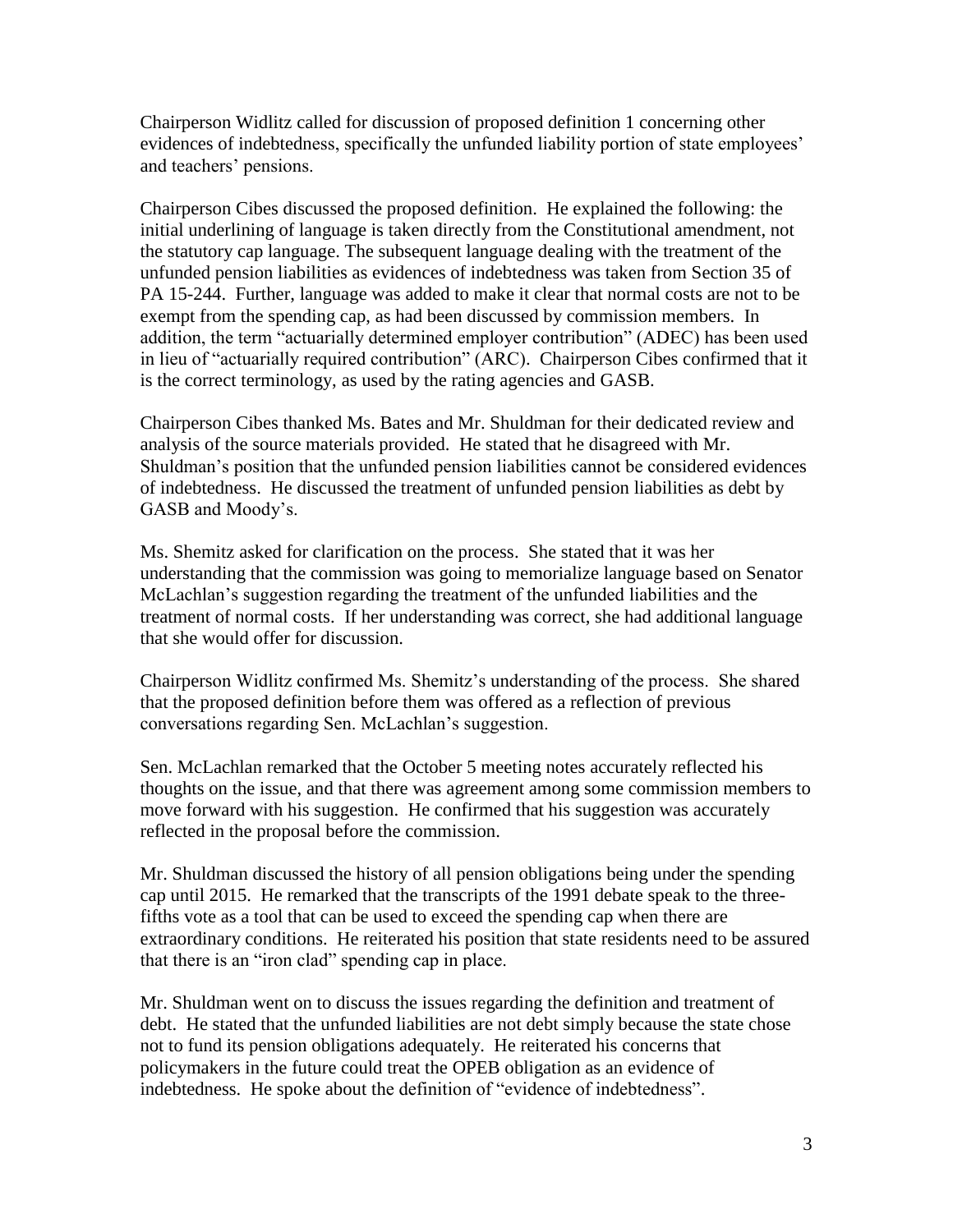Mr. Shuldman then asked Sen. McLachlan to speak to the accounting mechanism that would be used to calculate what costs would be under the spending cap and those costs that would be outside the cap.

Chairperson Widlitz directed Mr. Shuldman to the language of the proposal, which she believes makes clear what is to be included under the spending cap. She added that historically, keeping the unfunded liabilities under the spending cap has not produced adequate payments on those obligations.

Sen. McLachlan reiterated his position regarding taking a pragmatic approach to the commission submitting recommendations to the General Assembly that can be adopted. He stated that while he does not want to vote for the proposal before them, he is trying to consider the implementation process of the spending cap. He discussed the legal concerns regarding the spending cap over the years. Sen. McLachlan stated that if there is not enough support for Mr. Shuldman's position, which he himself supports, it appears that there are enough votes for the proposed definition.

Mr. Shuldman stated that he appreciates Sen. McLachlan's position. He asked again for an explanation of how the various factors of the pension costs will be determined.

Mr. Fiore responded that the actuaries break out the actuarially determined employer contribution into two categories – the normal cost and the past service liability. He added that these numbers are updated annually.

Mr. Shuldman and Mr. Fiore then discussed the implications on the level of spending and the spending cap by using a high discount rate.

Chairperson Cibes discussed the determination of normal cost and the unfunded service liability.

Ms. Bates commented on the legal definition of "evidence of indebtedness" provided by Mr. Shuldman. She stated that it shows that, according to case law, an evidence of indebtedness is a security under US federal law and must therefore be registered with the federal Security and Exchange Commission (SEC). She remarked that she thought all could agree that pensions are not securities, which are instruments that are bought and sold, and they are certainly not registered with the SEC. She shared that she searched the statutes for references to "evidence of indebtedness", and found that it appears in 34 sections. Further, she commented that if the definition of "evidence of indebtedness" is changed to include actuarially accrued pension liabilities, it could have a ripple effect regarding the other statutory references that the commission has not taken under consideration.

Chairperson Cibes thanked Ms. Bates for her research and for raising the issue. He also thanked Mr. Shuldman for researching a legal definition of "evidence of indebtedness". He remarked that the operative part of the definition quoted is that "evidence of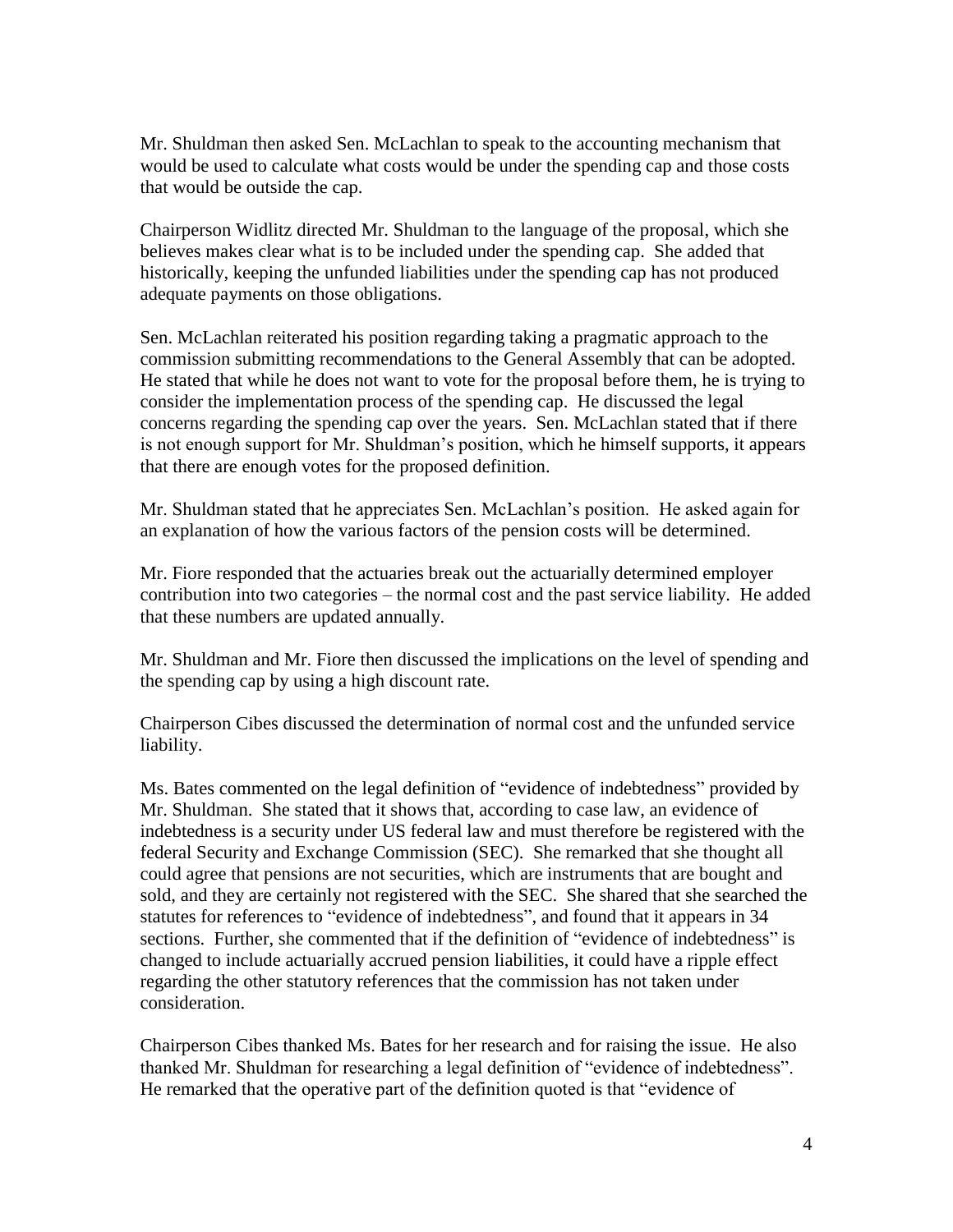indebtedness" means "all contractual obligations to pay in the future for consideration presently received." He stated that the definition plainly includes pension obligations, even if the pension obligation is part of the compensation an employee receives, as asserted by Mr. Shuldman. He further stated that from that definition it does not follow that "any agreement that is an "evidence of indebtedness" is a security under US federal law and must therefore be registered with the federal SEC…" He shared that the statement was taken from a Court of Appeals case that did not deal with pension liabilities. Further, he commented that a security may be one kind of an "evidence of indebtedness", but it does not follow that all "evidences of indebtedness" are securities.

Chairperson Cibes shared that he had talked to an attorney, who informed him of the following: the U.S. Supreme Court has not yet ruled on whether contributory pension plans are securities under the Securities Act of 1933. But it has ruled, in a 1979 case, that mandatory, non-contributory pension plans are not securities. In addition, the justices did not raise the general question of whether a pension plan is an "evidence of indebtedness." They did rule that the pension plan in question was not an instrument that was intended to be regulated by the Securities Act, and that Congress instead intended for that kind of plan to be regulated by ERISA. Chairperson Cibes remarked that all securities are "evidences of indebtedness", but not all "evidences of indebtedness" are securities. He added that securities are one "evidence of indebtedness", but they do not exhaust the category of "evidence of indebtedness".

Ms. Bates reiterated that, according to case law, an "evidence of indebtedness" is a security. In addition, she restated her concerns regarding the potential ramifications on state statutes should the definition of "evidence of indebtedness" be changed.

Chairperson Cibes stated that he is not in agreement with the position that case law says all "evidences of indebtedness" are securities, and he again cited the Supreme Court case he discussed earlier. With respect to the effect of a language change on the other statutes, he pointed out that the proposed definition states "As used in this section…", thereby limiting the proposed definition of "evidences of indebtedness" to Section 2-33a and not affecting other statutes.

Mr. Hunter remarked that he appreciated the discussion. He stated that he has commented in the past on the lack of clarity concerning the term "other evidences of indebtedness" as discussed by commission members. Further, he stated that "other evidences of indebtedness" could be considered by some to include a whole host of obligations that have not been paid within the year in which they arose. He added that it could include the normal cost that has not been paid currently. He expressed the concern that in the event that happened, the state could then be enabled to defer such payment, thereby creating an ever-increasing unfunded liability. He added that unfunded liabilities can arise from several other factors, as pointed out in the Boston College study (Figure 25), and that trying to parse between the normal cost and the portion called "unfunded liabilities" doesn't really capture all of the factors that could occur.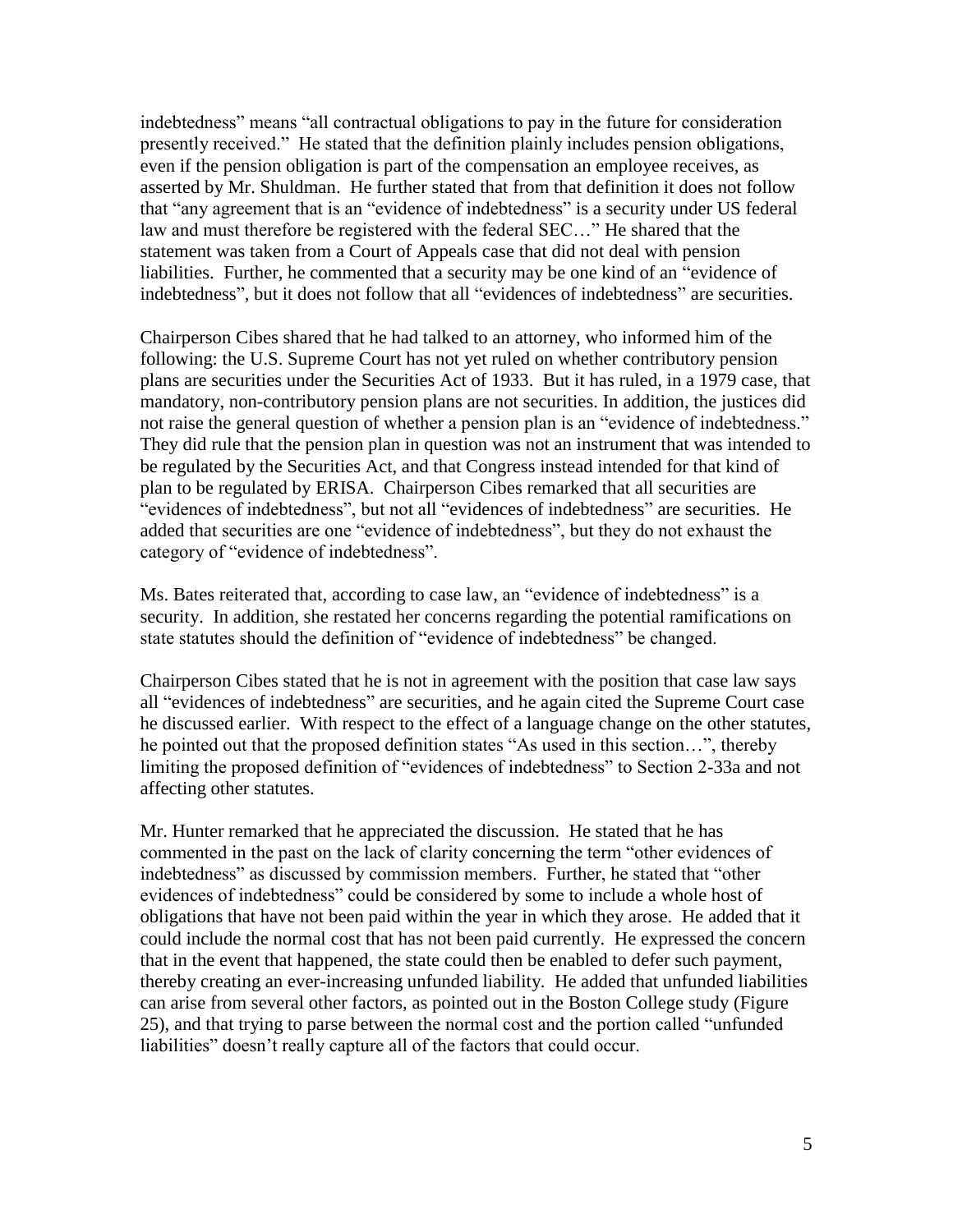Mr. Hunter expressed the concern that a whole category – "unfunded liabilities" – is being excluded that could change over time for any number of reasons and for which the state would have an obligation to pay in order to decrease the unfunded liabilities over time. He stated that he could not support the language of the current proposed definition, as he believes there is not discipline to the construction of the exclusion. Further, he stated that there needs to be a "line in the sand" regarding the level of the unfunded liabilities as of a particular date; otherwise future legislatures could agree to funding levels that would short the normal cost, thus increasing the unfunded liabilities. He commented that in approving the Constitutional amendment, the citizens of the state looked to the legislature to exercise fiscal discipline. While he agrees that there needs to be some compromise regarding the treatment of the unfunded liabilities, he stated that the proposed definition lacks discipline and he cannot support it as written.

Chairperson Widlitz asked Mr. Hunter if he had suggested language that would address his concerns.

Mr. Hunter offered the following: after "unfunded liability" insert "that exists as of June 30, 2017, but not any increase to such unfunded liability arising thereafter". He stated that at the very least that language would prevent any shorting of the normal cost. He added that the language would also capture any changes in the discount rate, making it clear that any additional costs that resulted in such changes would not be outside the spending cap.

Chairperson Widlitz thanked Mr. Hunter for his suggestion.

Rep. Steinberg stated that he was glad to hear Mr. Hunter's suggestions, as he was considering a similar approach. He spoke of the compromise suggested by Sen. McLachlan at the last meeting, and offered that the commission might need an alternative means to accomplish that end by imposing the discipline of having the unfunded liability under the cap as a matter of Constitutional reform going forward. He added the importance of acknowledging the concept raised by Rep. Smith several months ago regarding a phase-in process as perhaps the best way to recognize the current crisis, yet assure discipline for the "long haul". He recalled a comment made by Mr. Frankel concerning consideration of a sunset provision. Rep. Steinberg suggested that such a provision might be an alternative means of imposing a "date certain" to assure that any concession made in the short-term does not last into the long-term.

Mr. Van Winkle discussed the normal cost. He explained that the normal cost is recalculated each year to adjust for returns realized in the market.

Ms. Shemitz offered another alternative for consideration, without including any increase in the accrued unfunded liability that might reflect changes in the market as opposed to continued failure to pay timely current employee costs. She suggested that, rather than adding the limitation language suggested by Mr. Hunter, the following or similar language be added at the end of the paragraph – "Failure to pay the normal costs of employer contributions accrued as of or after the passage of this statute shall not provide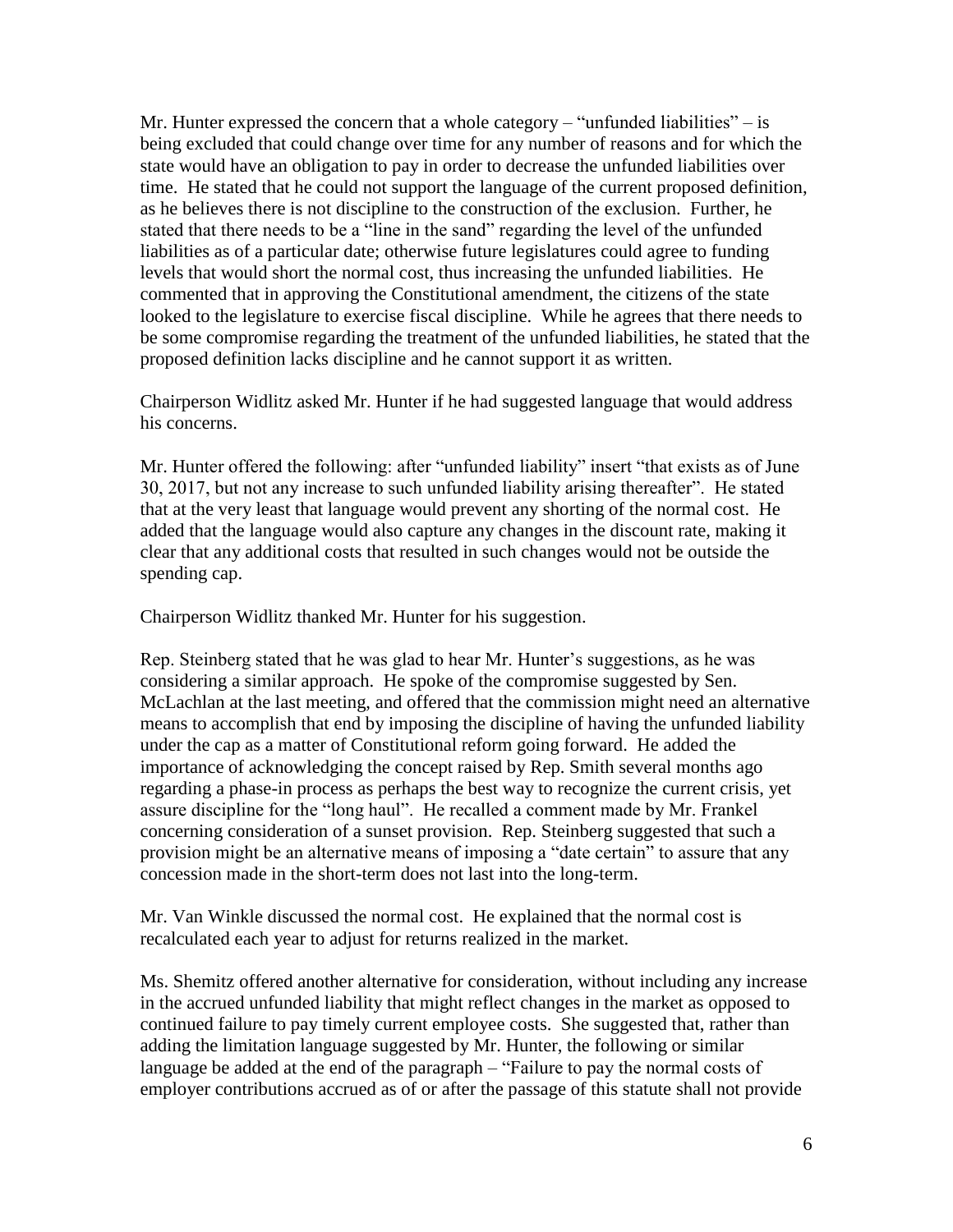grounds to treat such contributions as new debt." She asked Mr. Fiore if the effect would be the creation of 3 "pots of money" – the currently accrued unfunded liability, the necessary current contributions and a third category that would be created should the legislature fail to fully fund current contributions. She stated that she was not sure how feasible it would be to track that third category, but that the language would avoid the challenge of not trying the legislature's hands to changes in the market over which it has no control.

Mr. Fiore agreed that there would need to be a third calculation. He stated that he presumes that the actuaries could make that calculation.

Ms. Shemitz remarked that her proposal would be another option that would hold truest to Sen. McLachlan's suggested compromise, as it wouldn't include additional costs. She added that it would be a very clear statement that, should there be a failure in the future to pay the then current obligations in on a timely basis, the costs associated with such a failure to pay would not get moved into a new definition of debt outside the spending cap.

Chairperson Cibes stated that while he likes the idea of a "grand compromise", he doesn't believe that any of the suggestions offered would enable the commission to reach that point. He expressed his concerns regarding a "date certain", which he believes would leave the state in the same difficult situation it currently faces. He agreed with Mr. Hunter's comments that there are a number of factors that can cause the actuarially determined unfunded liability to increase, one being a lower discount rate. He remarked that should securities and other investments not provide the rate that is assumed, the unfunded liability and the normal cost will likely increase, and the state will not have the means to pay for the increased costs under the spending cap. Chairperson Cibes stated that he does not support any language that ties the hands of the state in paying what it must for pension obligations, regardless of the discount rate that moves into the future or any other factors. He commented that the OPM Secretary, the State Comptroller, and the State Treasurer have come together on a plan, which if negotiated with SEBAC, can result in a gradual payoff of the unfunded liability in a way that would satisfy the rating agencies and would create stability in the plans in the future by going to a level dollar payment method. He stated that he doesn't think the state should be in the position of putting so many things under the spending cap, including the unfunded liability, that other expenditures needed to keep the state in good fiscal shape would be crowded out and to keep the demands that the citizens expect, like services to the developmentally disabled, rail fares and higher education. He stated that he would agree to the normal cost being under the spending cap, but he cannot agree to tie the hands of the state with respect to the unfunded liability.

In response to Chairperson Cibes' remarks, Mr. Hunter offered several comments. First, he stated that while a "date certain" may tie the hands of the legislature somewhat, it was offered in an effort to reach some compromise and to be respectful of the citizens who sought to tie the hands of the legislature 25 years ago to contain the lack of fiscal discipline the legislature had shown up to that point. Second, he commented that there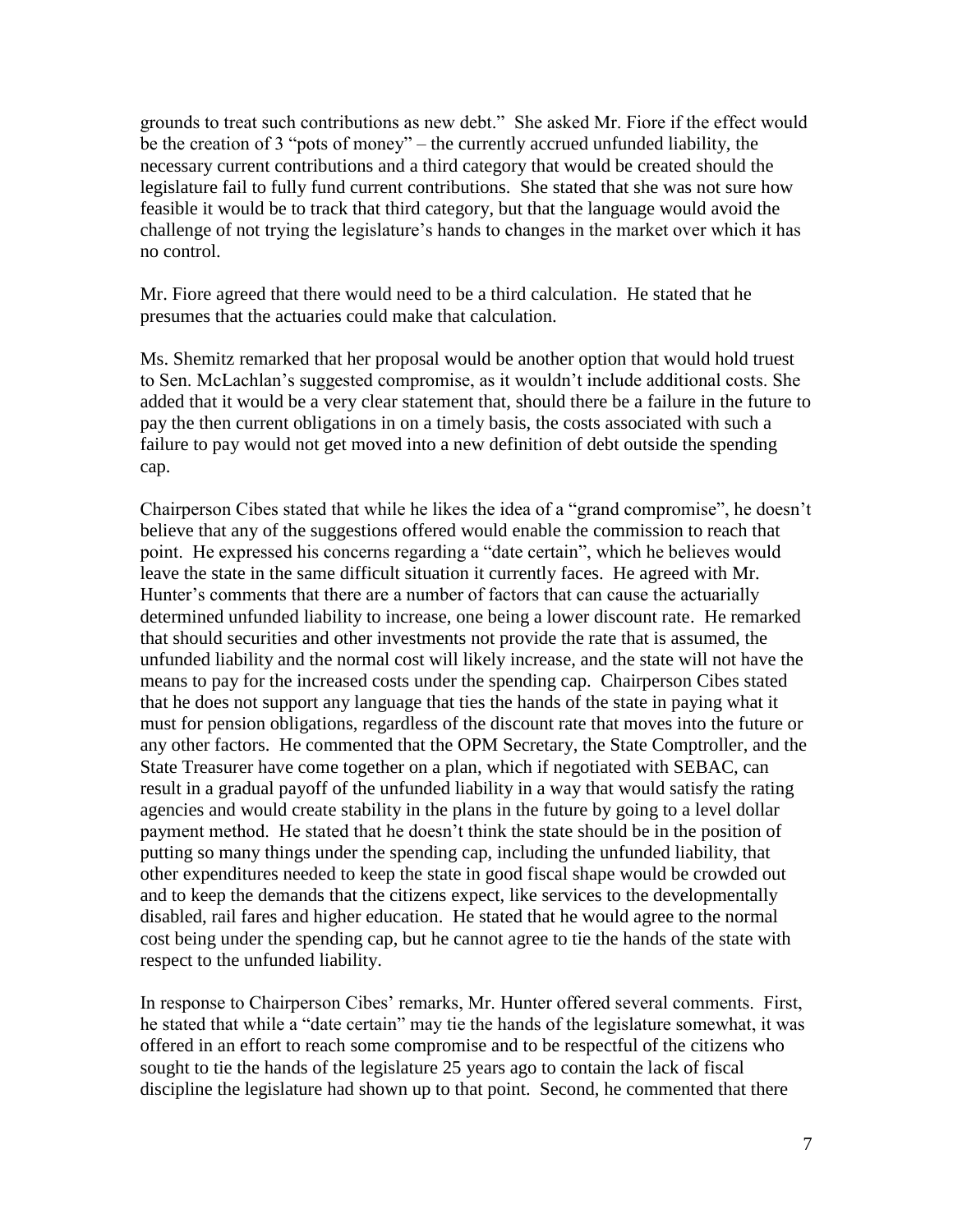are a number of communities throughout the state that are making hard choices in dealing with their unfunded pension obligations. While he appreciated Chairperson Cibes citing cases of expenditures that could be crowded out, Mr. Hunter believes that the state budget is very large and there are any number of places where the legislature may decide to reduce spending to compensate for increases in spending it wants to make in other categories. Lastly, Mr. Hunter stated that having a "date certain" would allow for the state to settle its unfunded liability and to exercise fiscal discipline, as expressed by CBIA and others who have come before the commission. He offered that such an approach would make the state a more attractive place to live and for business to invest in, thereby creating jobs, increasing revenue and improving the quality of life.

Rep. Ziobron expressed her concern regarding the discussion of more ways to expand spending. She remarked that the notion of crowding out expenditures for state services ignores the three-fifths vote tool that could address urgent needs. She stated that, as the legislature has the mechanism to address extraordinary circumstances, she does not think the commission should water down the spending cap definitions. Rep. Ziobron reiterated her previous statements regarding "keeping it simple" when crafting the definitions. She commented that she does not see the commission taking that approach, which she believes is contrary to what the voters wanted 25 years ago. She thanked Mr. Shuldman for his research on the transcripts, and remarked that in reading them, she thinks it is clear that compromises were made, but that the idea was to limit spending. She expressed the hope that the commission will deal with limiting spending.

Sen. Kane thanked Sen. McLachlan for his ideas on how to move the discussions forward. He spoke to the challenges in finding consensus among commission members, as well as among legislators. He stated that he disagreed with Chairperson Cibes' comment that moving items outside the spending cap would put the state in "good fiscal shape". He spoke of the fiscal policies of the past 6 years and their ramifications, including putting items outside the cap, tax increases, and deficits. Sen. Kane offered that he concurred with the remarks of Mr. Smith from Webster Bank and others that the state needs to control spending and to "get its fiscal house in order" to promote an atmosphere that is conducive to job growth. He stressed the need for compromise in developing the commission's recommendations.

Rep. Davis stated that he concurred with the remarks made by Rep. Ziobron and Sen. Kane. He commented that each year the legislature must balance the needs of the state with the costs of providing services. He then asked Chairperson Cibes if the proposed language dealt with the Constitution.

Chairperson Cibes responded that the language is intended to be a replacement for CGS 2-33a, which is the current spending cap, not the Constitution.

Rep. Davis then asked how the proposed language would apply to the Constitutional language regarding general budget expenditures not exceeding revenues.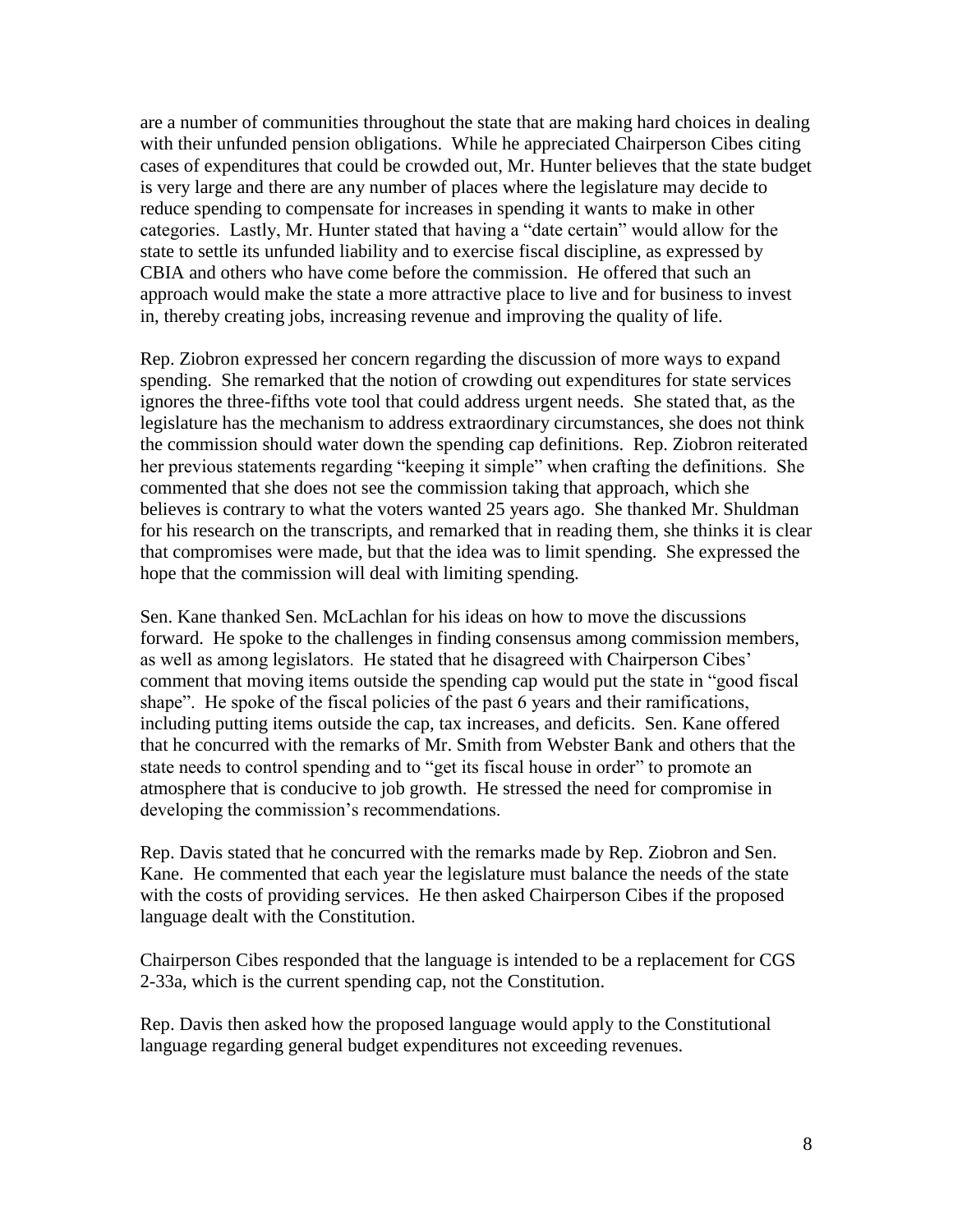Chairperson Cibes replied that in order to comply with the Constitutional language, the legislature must determine what expenditures will be and what revenues will be. The consequence is that the state cannot enact a budget in which the expenditures exceed the revenues. He stated that the requirement would not change under the statutory language he proposed.

Rep. Davis expressed the concern that under the proposed definition, the legislature could pass a budget with general budget expenditures that are under the spending cap and that are up to the level of anticipated revenues. There would then be the issue of payments on the unfunded liability that would have to be made. He questioned how those payments would be made if there wasn't the revenue to support them and how the state could avoid perpetual deficits. He stated that his interpretation of the interplay between the statutory language and the Constitution might allow a legislature to appropriate for general budget expenditures and the unfunded liability in excess of revenues. He asked Chairperson Cibes for his thoughts on that interpretation.

Chairperson Cibes remarked that the potential scenario discussed by Rep. Davis has not been the interpretation used over the past 25 years. He stated that he would think about Rep. Davis' comments.

Rep. Davis stated that the concerns he expressed give him pause not support the proposed language.

Rep. Smith remarked that some of Chairperson Cibes' comments concerned him, particularly with regard to consideration of a "date certain" or a sunset provision. He stated that there needs to be a willingness on the part of the legislature to reduce spending and to face the state's fiscal challenges. He shared that he was happy to hear Mr. Hunter's suggestions, as well as Rep. Steinberg's comments concerning a sunset provision and a phase-in of the payment of the unfunded liability, which Rep. Smith had mentioned in the spring. Further, he stated that he could support a proposal that contained restrictions or conditions on the treatment of pension obligations that would allow for the unfunded liability to be paid and for the state to control its spending. In addition, he expressed his concern that the commission's deliberations have gone beyond its charge.

Sen. Frantz talked about the challenges that have resulted from the fiscal policies of the past 25 years. He stated that he would like to see the commission present a strong statement that the state has been fiscally irresponsible and the legislature needs to address how to fix the fiscal situation.

Ms. Pelletier raised several points: 1) if members were considering including all expenditures under the spending cap, then they should revisit the issue of including tax expenditures under the cap; 2) if pension obligations had been outside the cap since its inception, payments would not have been skipped, as there would not have been the need to use the deferrals as a means to provide room under the cap; 3) despite the decision of GE to leave the state, there are major businesses that have renewed their commitments to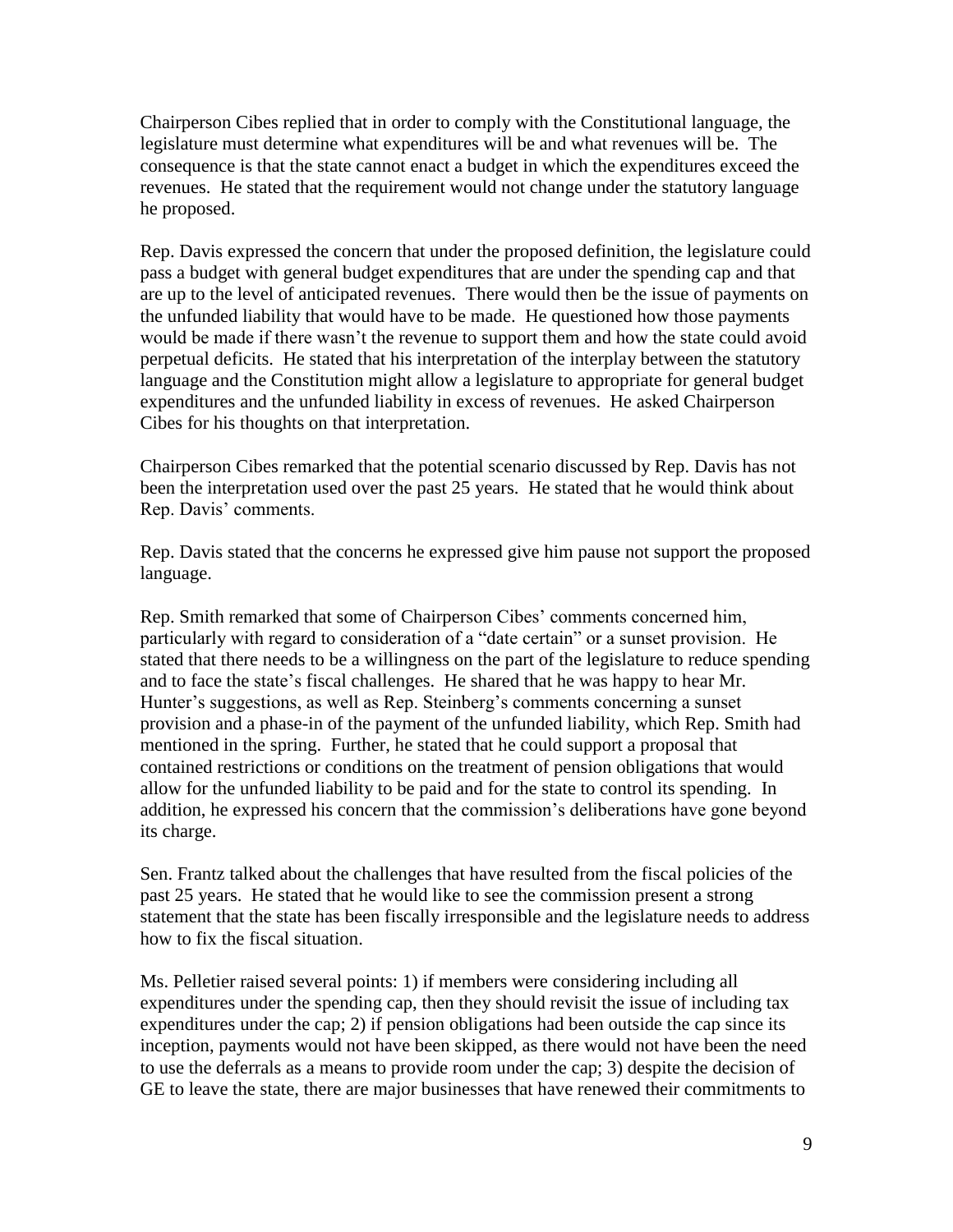doing business in Connecticut. She urged people to consider what is important for the state to do for its citizens, namely to provide services to the people who need them, to make sure businesses have a pipeline of well-educated workers, and to impose taxes that are fair. In addition, Ms. Pelletier stated that she believes the role of the commission is to look back at what the spending cap was intended to do in the 1990's and to translate what is needed today. Further, she remarked that taking the past service liability out from under the spending cap, while keeping the annual required payments under the cap, keeps the process honest and does not create the need to figure out a way of going around the spending cap. She added that she does not think that adding a "date certain" to the definition is necessary.

Sen. Cassano spoke to the challenges faced by the commission in developing its recommendations. He questioned what liabilities the state has and where they are defined, as they change from year to year depending on changes in society. He stated that it is important to know exactly what expenditures are under the spending cap.

Mr. Porth expressed his concern that the longer the members have discussed the proposal, the farther apart they have become. He stated that he believes that if the commission doesn't finish its work with a product that most members can agree to, it will have failed to carry out the duties with which it was charged. He remarked that it had seemed at the start of the discussion that members were close to voting on the proposal before them, with a few "tweaks". He asked Chairperson Widlitz if it would be possible for a subcommittee to be formed to develop language that might secure enough votes to move the deliberations forward.

Chairperson Widlitz stated that she thinks it would be a mistake to divide the commission into "pieces". She remarked that all of the members need to be a part of the discussion and have access to all of the information shared. Further, she commented that what appeared on its face to be a simple compromise is, in fact, not so simple.

Mr. Shuldman asked if the definitions the commission was charged with defining would become part of the Constitutional language. He asked that, if that was so, is the commission defining "evidences of indebtedness" under the Constitution.

Chairperson Widlitz responded that the commission is working to define what qualifies as a general budget expenditure. The legislature would then adopt language, either the commission recommendations or some other language, by a three-fifths vote that would become part of the statute.

In response to Mr. Shuldman's request for further clarification, Chairperson Cibes remarked that the Constitutional cap states that "the general assembly shall by law define "increase in personal income", "increase in inflation" and "general budget expenditures" for the purposes of this section and may amend such definitions, from time to time, provided general budget expenditures shall not include expenditures for the payment of bonds, notes or other evidences of indebtedness." He stated that presumably it could include other things. He remarked that although the legislature adopted Sec. 2-33a in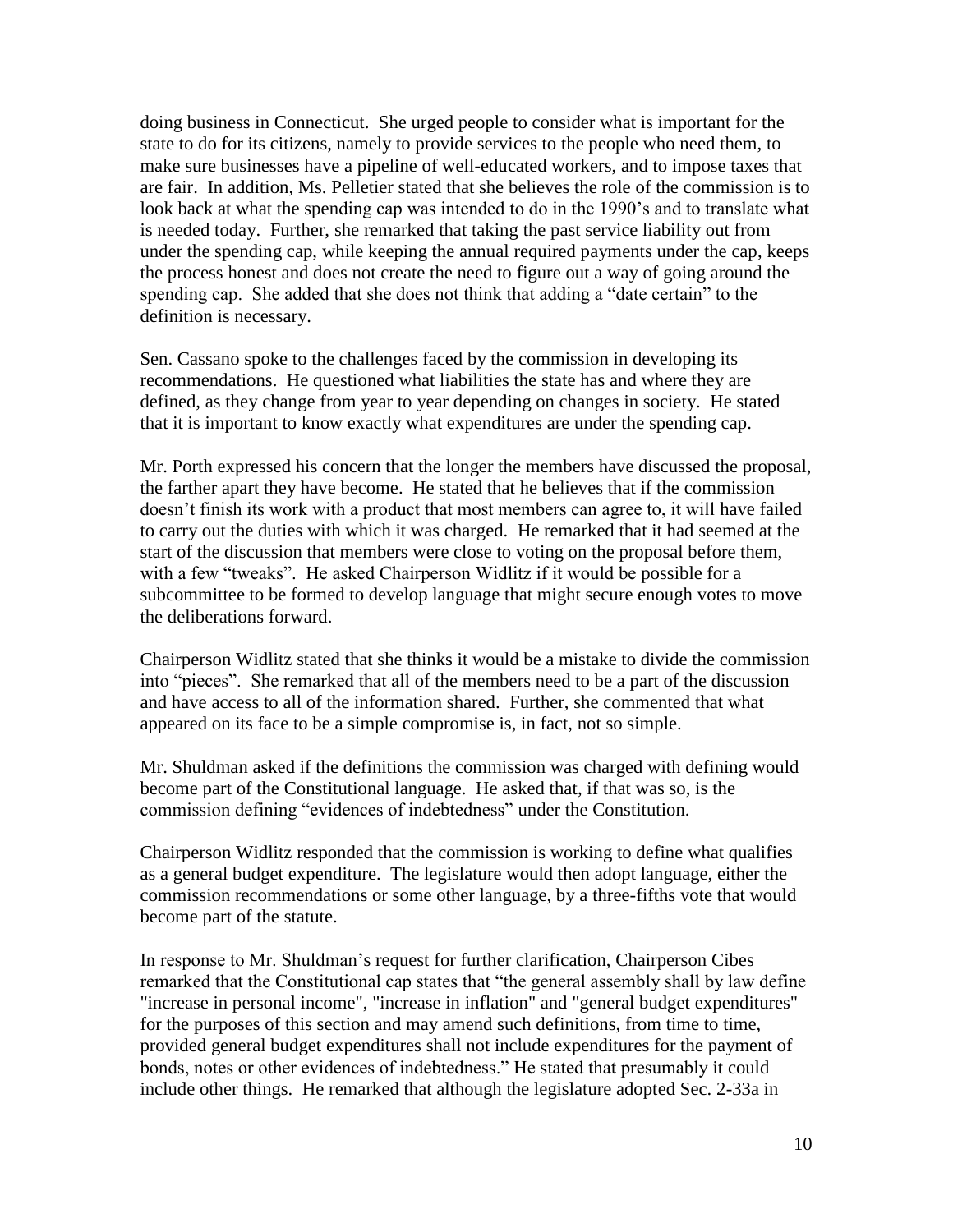1991, which Attorney General Blumenthal said would stand until the legislature amended it, Attorney Jepsen has said that, because Sec. 2-33a was not adopted by a three-fifths vote, there is no effective Constitutional spending cap.

Chairperson Cibes explained that the commission is in existence to recommend definitions of "increase in personal income", "increase in inflation" and "general budget expenditures" so that the legislature can consider adopting definitions by a three-fifths vote. He then reviewed the language of Sec. 2-33a. He stated that the language he has proposed transfers the language of the Constitution to the statute. He remarked that he thought that a "grand compromise" had been reached, which lead him to add language that leaves the unfunded liability outside the cap (as in PA 15-244), but includes the normal pension costs under the spending cap. He thought that was a reasonable compromise and where the commission was going.

Chairperson Cibes further explained that one part of the effort before the commission is to define and specify what "other evidence of indebtedness" means. He added that other aspects of the definition were also proposed.

In conclusion, Chairperson Cibes called members' attention to the testimony of Secretary Barnes, who reiterated that including or excluding pension contributions from the spending cap doesn't impact the requirement that the state pay the ADEC. Further, Secretary Barnes testified that including the unfunded liabilities under the cap may limit the state's ability to implement a more rapid payoff of the unfunded liabilities. Chairperson Cibes remarked that if there is an interest in ensuring the state's solvency over the long-term, it makes sense to make sure the state can accomplish that effort by leaving the unfunded liabilities outside the cap. He cited the Boston College report and the actuaries used by the state, who have concluded that not paying off the unfunded liability in a rapid manner will lead to a situation in 2028 through 2032 of the state needing to pay \$6 billion a year in order to amortize those unfunded liabilities. He added that the state needs to embark on a program to rapidly pay off the unfunded liabilities.

Ms. Bates remarked that when talking about expenditures, members should keep in mind that the voters wanted the spending cap in order to limit tax increases. She stated that her biggest concern with moving the pension liabilities outside the spending cap is that is it will create more space for tax increases. She reminded members of the JP Morgan report distributed to members early in their deliberations. The report showed that if the unfunded liabilities are amortized over 30 years, rather than the current 16 years, and a 6% discount rate is assumed, either state taxes will have to increase by 14%, state spending will have to decrease by 14%, or state employee contributions will have to increase by 700%. Further, she remarked that spending on pensions is not limited by the spending cap, but by revenues, which are not growing at the rate anticipated. She stated that she does not want to create more room for tax increases.

Chairperson Widlitz stated that she would like to find a way to move deliberation forward. She remarked that she had hoped the commission would have voted at this meeting, but the discussions revealed that members are not ready to do so. She proposed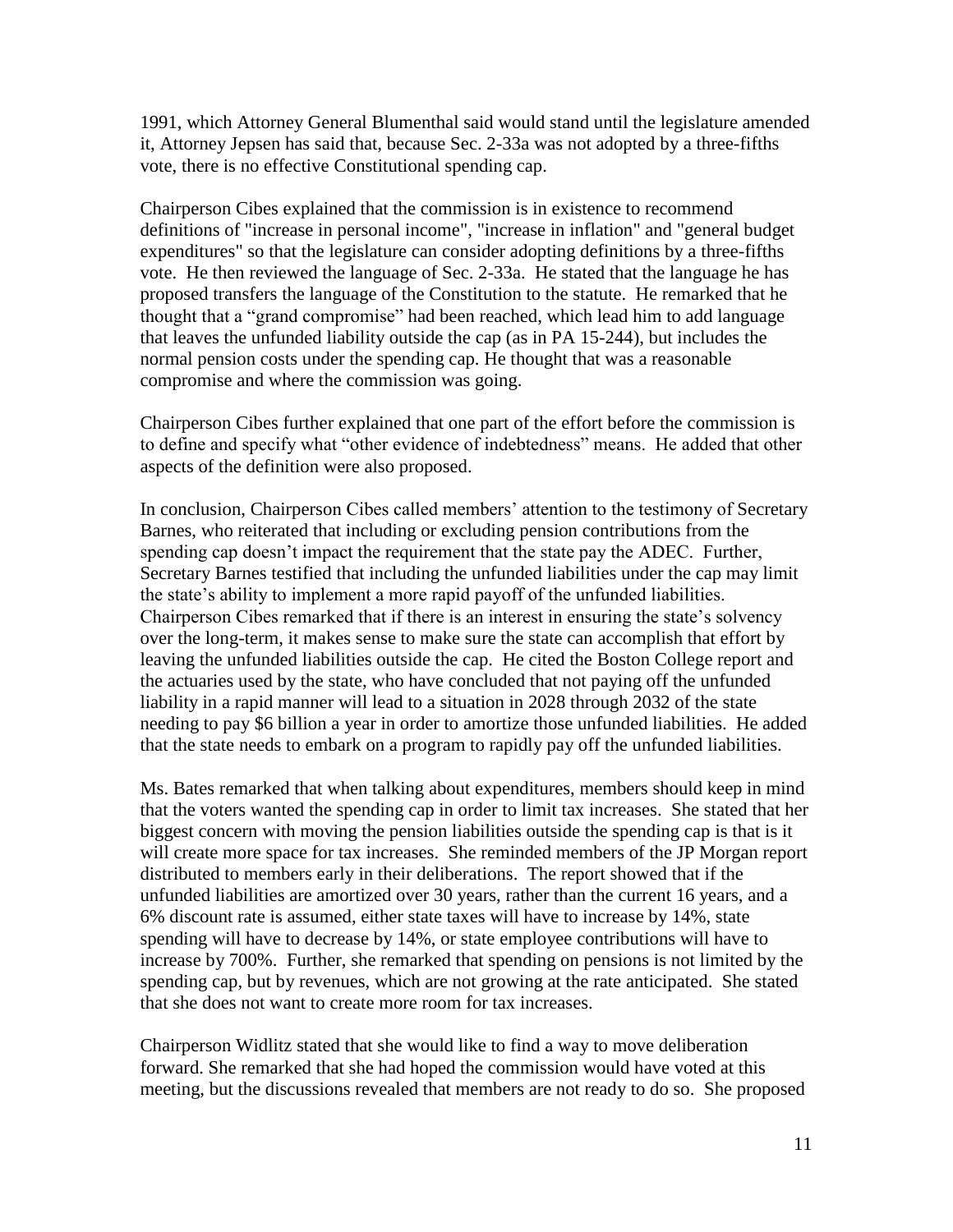that the commission meet on Monday, October 24, and asked members to prepare to vote. She shared that the idea of including a "date certain" is intriguing, but bears further exploration as to how the language would be written and what the ramifications of the language might be. Chairperson Widlitz reminded members that other issues had been raised during the discussion – tax expenditures and a phase-in of payments on the pension debt – and that the commission would need to explore the benefits or ramifications of those ideas as well.

# **Meeting and Public Hearing Schedule**

Chairperson Widlitz announced the following schedule:

Next Commission Meeting – Monday, October 24, 1 pm

Public Hearing Dates:

- Wednesday, October 19, 4 to 7 pm, SCSU
- Wednesday, October 26, 4 to 7 pm, ECSU
- Wednesday, November 16, 4 to 7 pm, Waterbury (venue TBA)

# **Adjournment**

Seeing no further discussion, Chairperson Widlitz adjourned the meeting.

Respectfully submitted,

Susan Keane, Administrator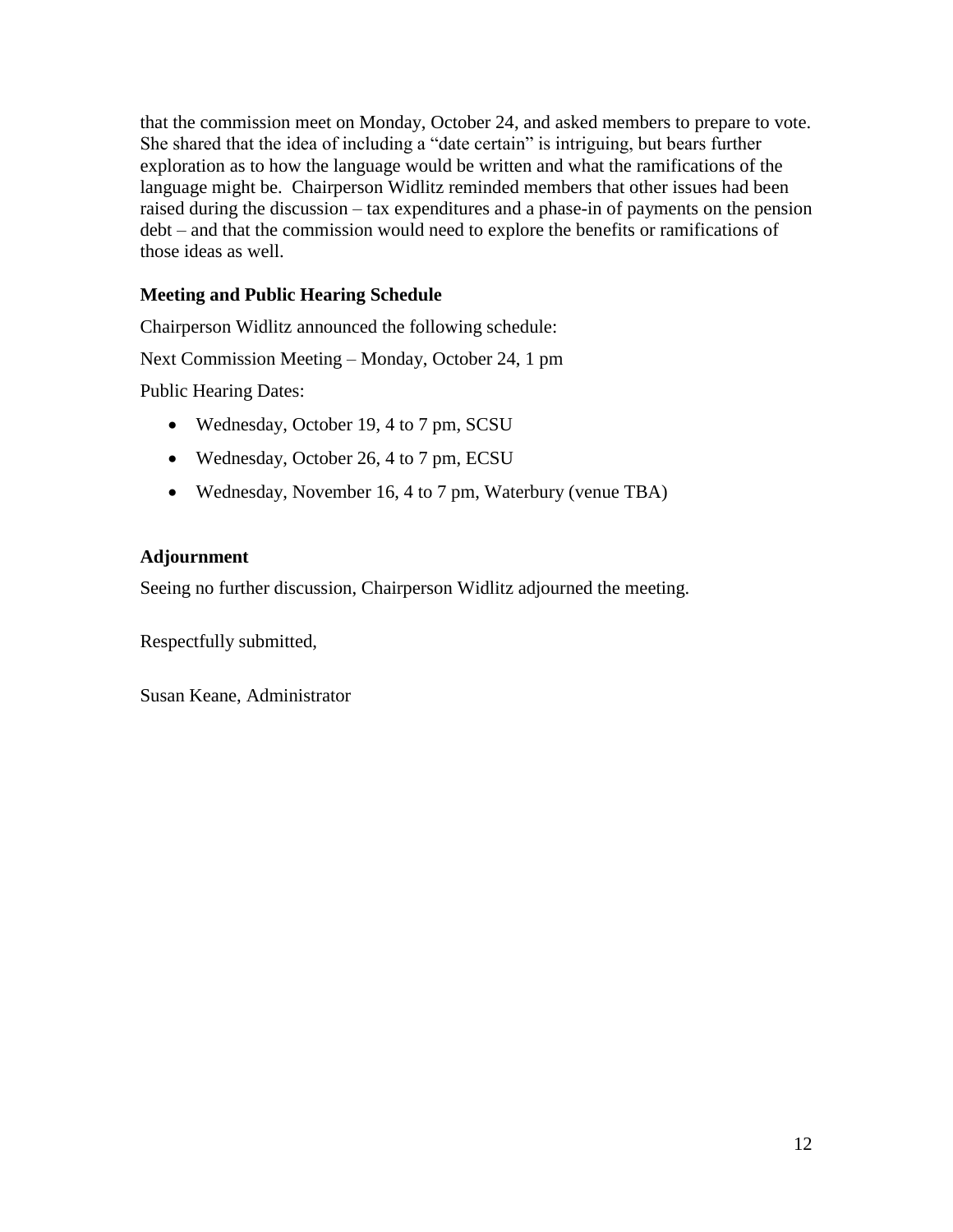# Exhibit A

At its meeting on October 17, we suggest that the Commission consider and vote  $-$  in separate motions – on the following aspects of the definition of "general budget expenditures."

The relevant portion of each motion is underlined. When the Commission has considered all aspects of the definition of "general budget expenditures," as outlined in the menu of options distributed in August, the approved motions will be integrated into an overall definition – much as in the current Section 2-33a.

The following proposed motions are not exhaustive: they are an attempt to address issues that we think can be worked through on October 17. Additional matters (such as court orders, the state match for federal funds, revolving funds, programs supported with revenue dedicated to that specific program, etc.) can be raised and discussed, and voted on, at subsequent meetings.

Proposed definition 1:

"As used in this section, . . . "general budget expenditures" means expenditures from appropriated funds authorized by public or special act of the General Assembly, provided (1) general budget expenditures shall not include expenditures for payment of bonds, notes or other evidences of indebtedness, . . ."

(later on in this section, the following would also appear:) "As used in this section, payment of other evidences of indebtedness includes payment of the portion of the actuarially determined employer contribution representing the unfunded liability of (1) any retirement system or alternative retirement program administered by the State Employees Retirement Commission, or (2) the teachers' retirement system, but shall not include payment of the portion of the actuarially determined employer contribution representing the normal cost of such programs."

Proposed definition 2:

"As used in this section, . . . "general budget expenditures" means expenditures from appropriated funds authorized by public or special act of the General Assembly, provided (1) general budget expenditures shall not include . . . expenditures pursuant to section 4-  $30a, \ldots$  "

Proposed definition 3:

"As used in this section, . . . "general budget expenditures" means expenditures from appropriated funds authorized by public or special act of the General Assembly, provided (1) general budget expenditures shall not include . . . current or increased expenditures for statutory grants to distressed municipalities, provided such grants are in effect on July  $1, 1991, \ldots$ "